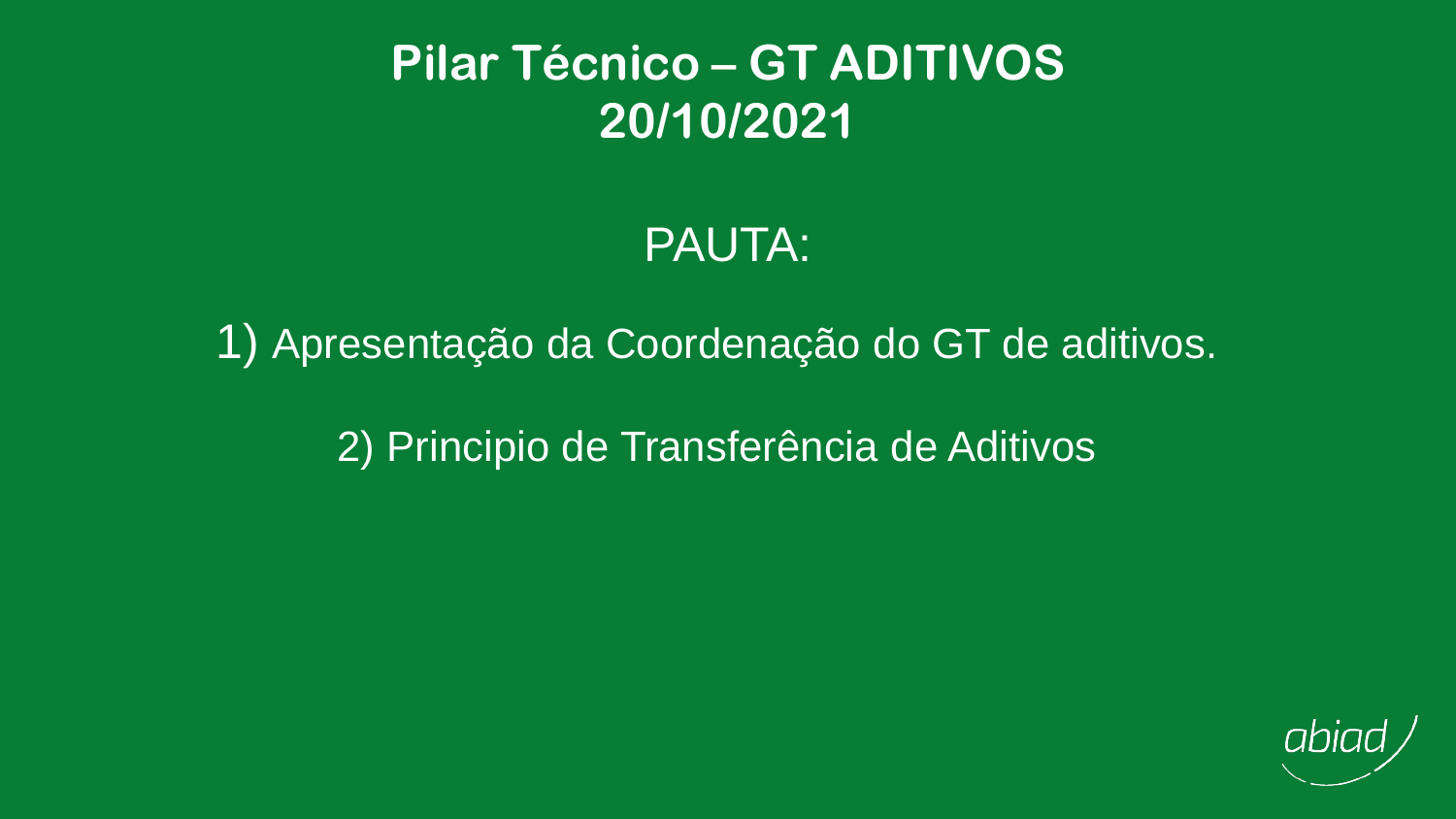## **Pilar Técnico – GT ADITIVOS 20/10/2021**



### **TITULO COORDENAÇÃO**





**COORDENAÇÃO VICE - COORDENAÇÃO**

### **RESPONSÁVEIS ABIAD**



**RESPONSÁVEL** Lúcia Rodrigues ABIAD



**CO-RESPONSÁVEL** Kathia Schmider ABIAD

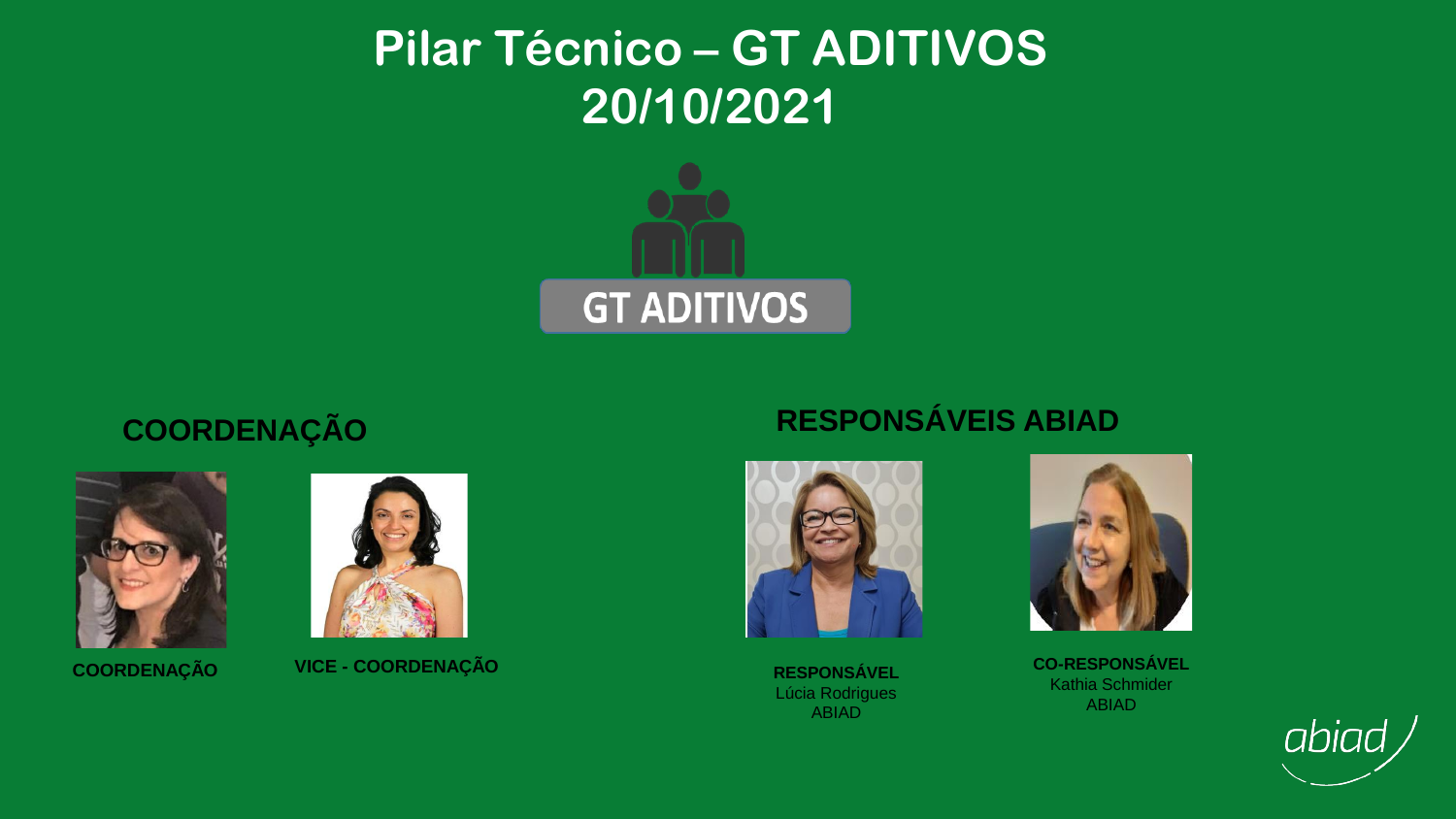## **3ª Edição de Perguntas e Respostas Aditivos e Coadjuvantes de tecnologia**

### **22. O que significa o princípio da transferência?**

O princípio da transferência, previsto na **Portaria SVS n. 540/1997**, estabelece que um aditivo transferido a um alimento **em uma concentração significativa ou suficiente para exercer uma função tecnológica** nesse alimento, e que se origine do uso de matérias-primas ou outros ingredientes nos quais o aditivo tenha sido utilizado, **deve ser declarado na lista dos ingredientes**. Esse dispositivo não autoriza que qualquer substância que não exerça função no produto final seja utilizada na elaboração de ingredientes. O dispositivo somente estabelece a não necessidade de declaração da substância na rotulagem, nos casos em que a concentração não seja significativa ou suficiente para exercer uma função tecnológica nesse alimento. Assim, os aditivos e coadjuvantes utilizados nos ingredientes com finalidade exclusivamente industrial devem estar previstos no respectivo regulamento técnico correspondente ao produto final, nos limites e funções almejados, ou autorizados para o ingrediente específico.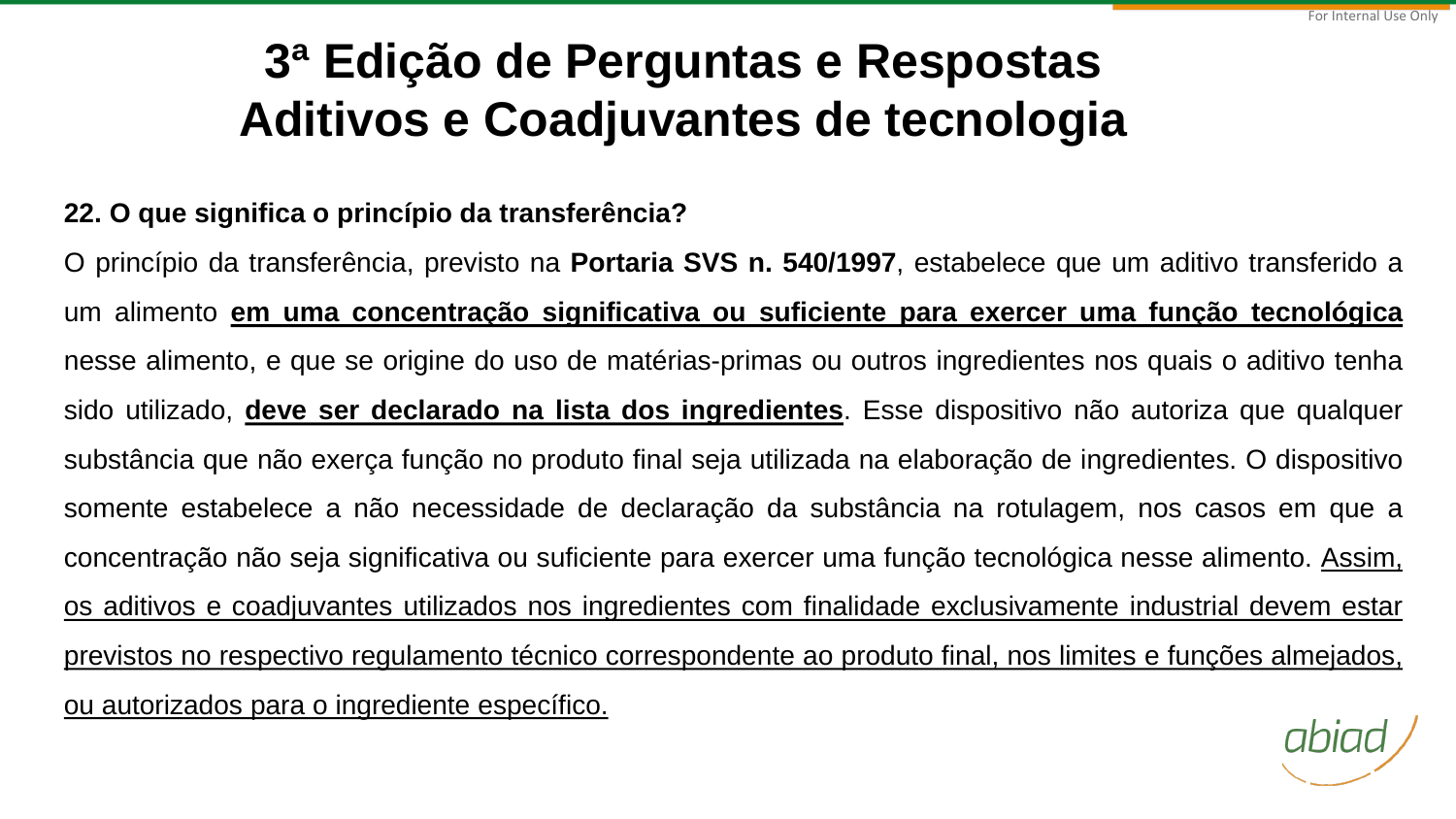## **3ª Edição de Perguntas e Respostas Aditivos e Coadjuvantes de tecnologia**

**23. Quais aditivos e coadjuvantes estão permitidos para ingredientes de uso exclusivamente industrial?**

Os ingredientes com finalidade exclusivamente industrial podem utilizar aditivos e coadjuvantes previstos no respectivo regulamento técnico correspondente ao produto final, nos limites e funções almejados. **Alternativamente**, a empresa interessada pode solicitar autorização de uso do aditivo ou coadjuvante específica para o ingrediente, por meio de petição de inclusão ou extensão de uso. Nesse caso, a Anvisa publicará a autorização em regulamento específico.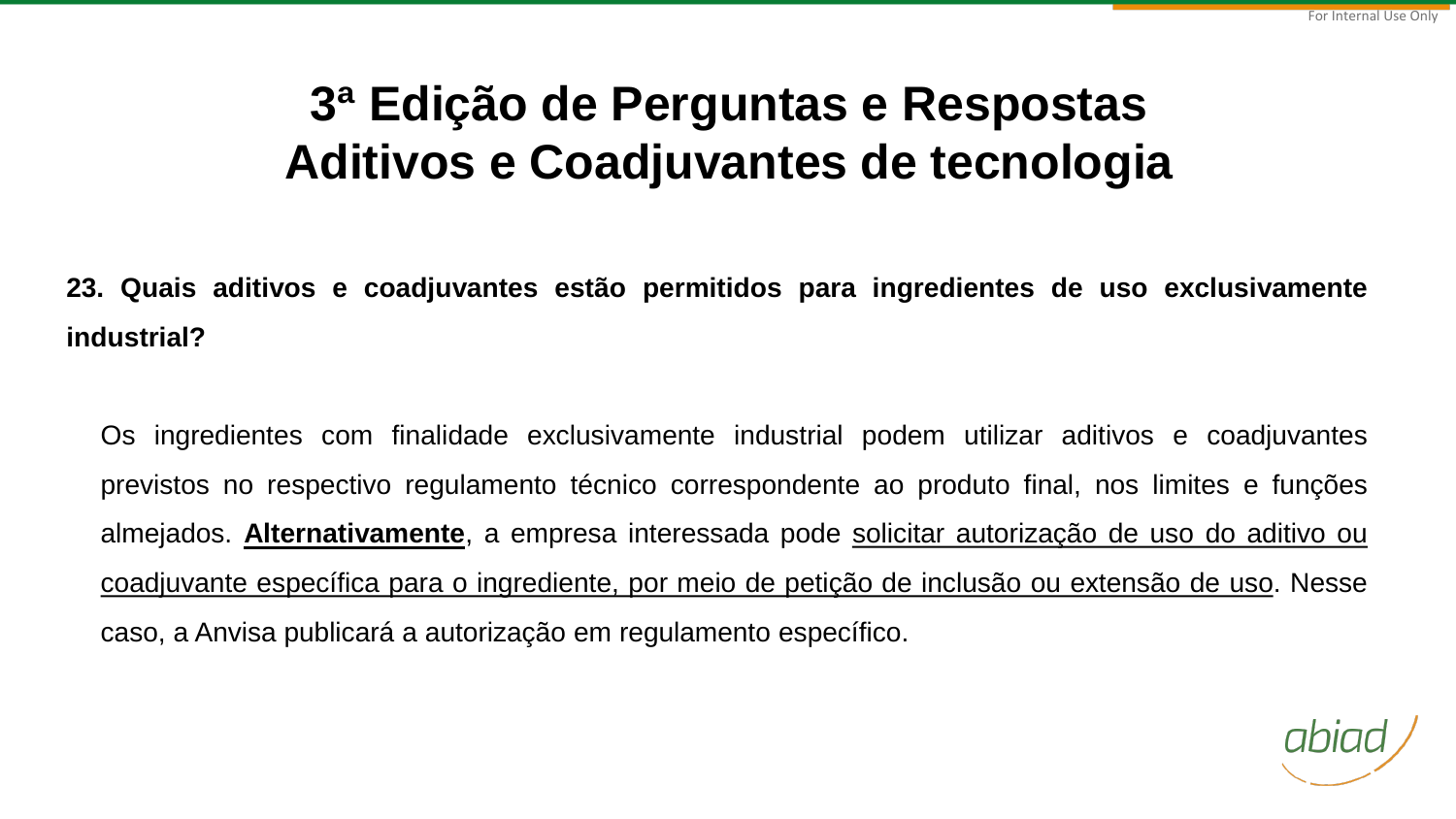### **Portaria SVS/MS n° 540/1997**

A legislação que regulamenta expressamente sobre a declaração ou não dos aditivos transferidos na lista de ingredientes ainda é a Portaria SVS/MS n° 540/1997 (item 2.6), que infelizmente até a própria Anvisa reconhece que é confuso.

Segundo a Portaria, o aditivo transferido não será declarado na lista somente se cumprir com todos os itens exigidos, como segue:

#### **Portaria SVS/MS n° 540/1997:**

*"2.6 - Princípio de transferência de aditivos alimentares:*

2.6.1 - Todo *aditivo alimentar* que por ter sido utilizado nas matérias-primas ou outros ingredientes (inclusive aditivos *alimentares) seja transferido a um alimento, estará isento de declaração na lista de ingredientes quando:*

*2.6.1.1 - O aditivo for permitido nas matérias-primas ou outros ingredientes de acordo com legislação específica vigente.* – não existe RT para todos ingredientes.

*2.6.1.2 - A quantidade do aditivo nas matérias-primas ou outros ingredientes não exceder a quantidade máxima permitida no alimento.* –

2.6.1.3 - O alimento para o qual o aditivo for transferido não contiver tal aditivo em quantidade superior à que poderia *ser introduzida pelo uso dos ingredientes sob condições tecnológicas adequadas ou boas práticas de fabricação.* –

*2.6.1.4 - O aditivo transferido encontrar-se presente em um nível não funcional, ou seja, em um nível significativamente menor que o normalmente requerido para se atingir uma função tecnológica eficiente no alimento.*

2.6.2 - Um aditivo transferido a um alimento em uma concentração significativa ou suficiente para exercer uma *função tecnológica nesse alimento, e que se origine do uso de matérias-primas ou outros ingredientes nos quais o aditivo tenha sido utilizado, deve ser declarado na lista dos ingredientes."*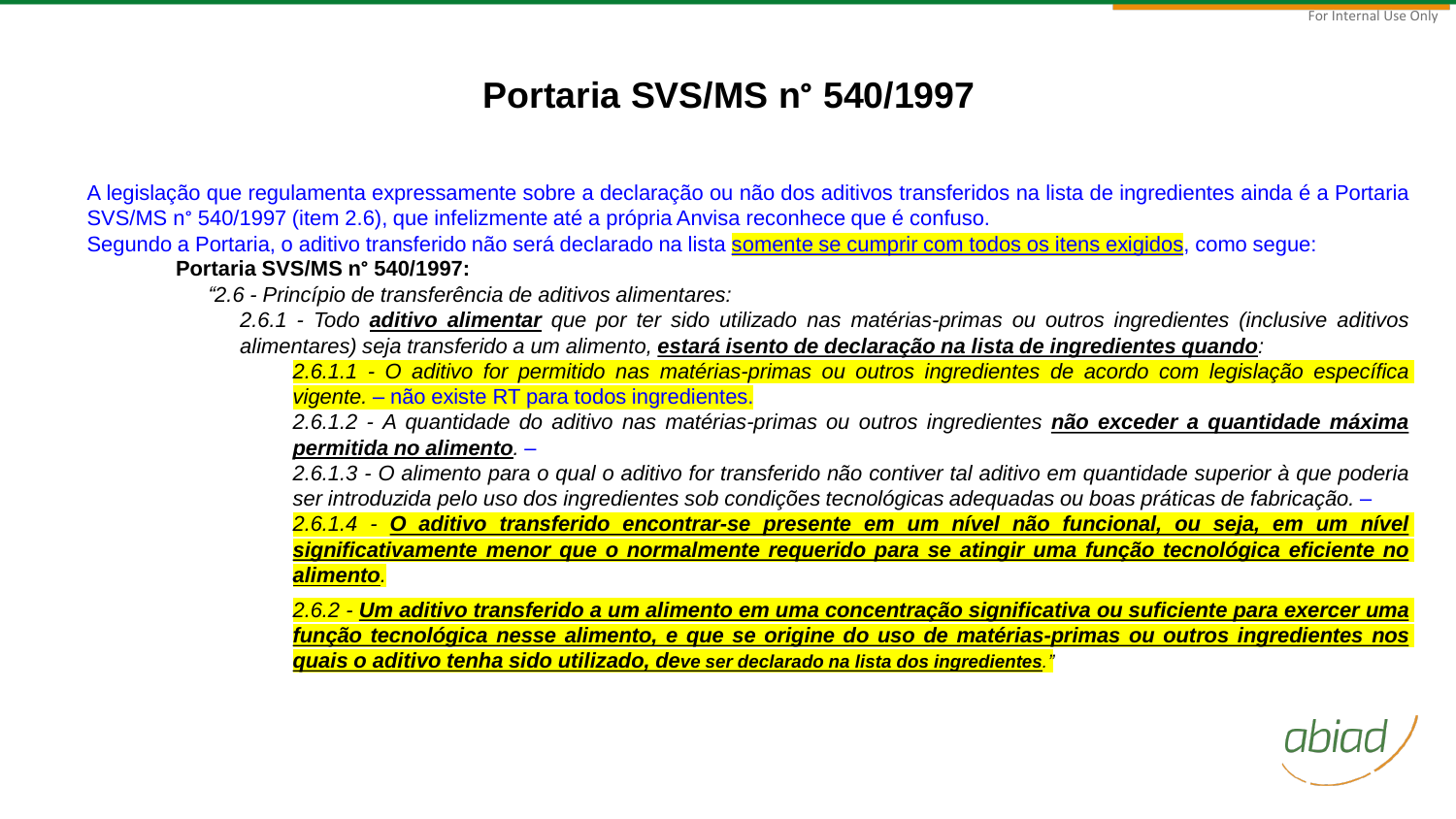### **CODEX - CX/FA 11/43/14 – Oct 2010 DISCUSSION PAPER ON THE REVISION OF SESSION 4 "CARRY-OVER OF FOOD ADDITIVES INTO FOOD" OF THE PREAMBLE TO THE GSFA**

#### 4. CARRY-OVER OF FOOD ADDITIVES INTO FOODS

The principle relating to the carry-over of food additives into foods (the "Carry-Over Principle") addresses the presence of additives in food as a result of the use of raw materials or other ingredients in which these additives are used. The Codex Alimentarius Commission at its 17th Session (1987) adopted a revised statement of the principle as a Codex Advisory Text. The Text is printed in its entirety in Codex Alimentarius, Second Edition, Vol. 1 (General Requirements), pp. 85-88, 1992. The Carry-Over Principle applies to all foods covered by Codex Standards, unless otherwise specified in such standards.

4.1 Compliance with the Carry-Over Principle

Other than by direct addition, an additive may be present in a food as a result of carry-over from a food ingredient, subject to the following conditions:

(a) the additive is permitted in the raw materials or other ingredients (including food additives) according to this General Standard;

(b) the amount of the additive in the raw materials or other ingredients (including food additives) does not exceed the maximum amount so permitted.

(c) the food into which the additive is carried over does not contain the food additive in greater quantity than would be introduced by the use of the ingredients under proper technological conditions or manufacturing practice; and

(d) the food additive carried over is present at a level which is nonfunctional, i.e. at a level significantly less than that normally required to achieve an efficient technological function in its own right.

4.2 Non-Compliance with the Carry-Over Principle

An additive carried over into a particular food in a significant quantity or in an amount sufficient to perform a technological function in that food as a result of the use of raw materials or other ingredients in which the additive was used, shall be treated and regarded as an additive to that food, and shall be provided for according to the general principles of this Standard.

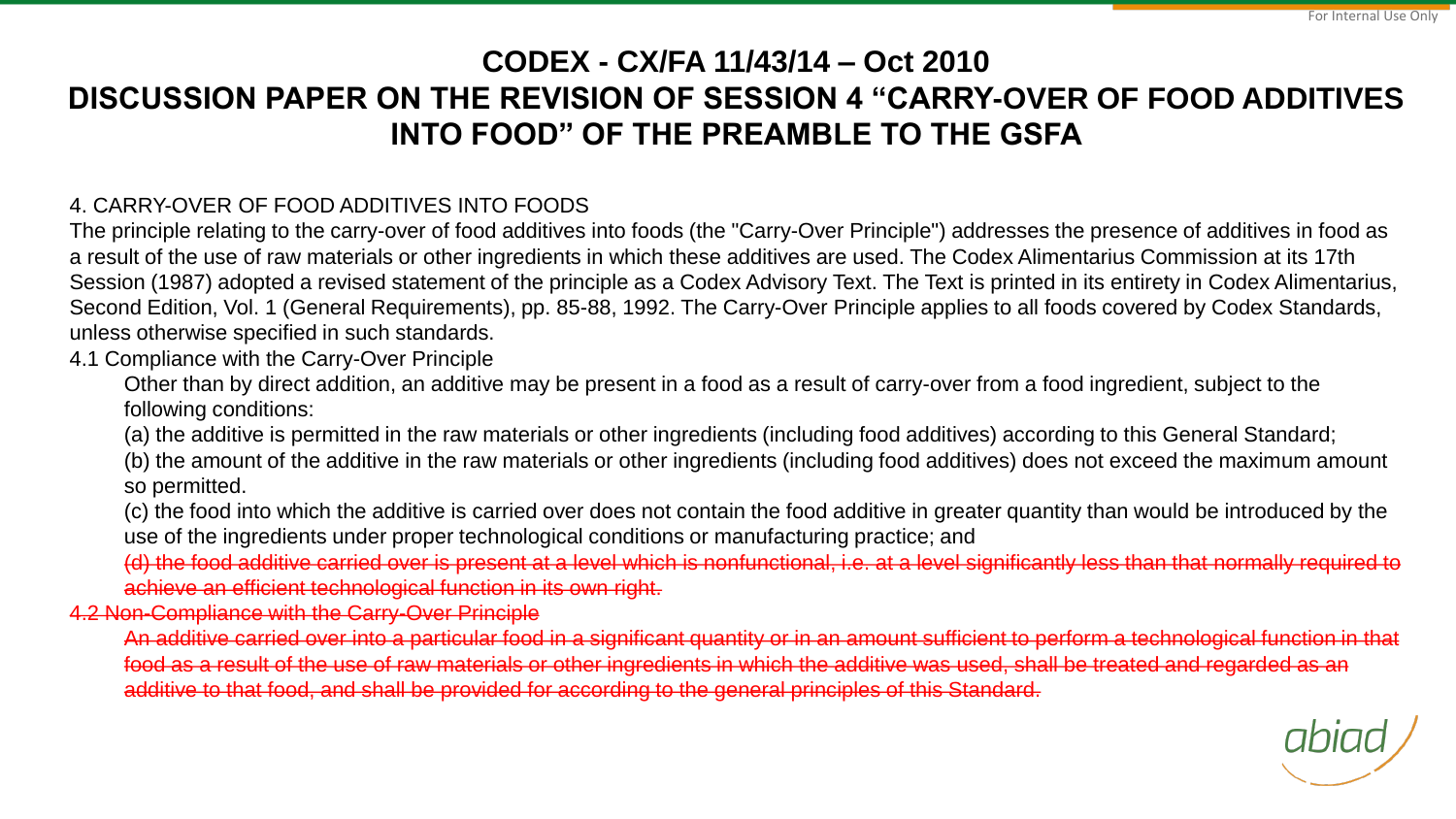### **GENERAL STANDARD FOR FOOD ADDITIVES CODEX STAN 192-1995 – (2019)**

#### 4. CARRY-OVER OF FOOD ADDITIVES INTO FOODS

4.1 Conditions Applying to Carry-Over of Food Additives from ingredients and raw materials into foods Other than by direct addition, an additive may be present in a food as a result of carry-over from a raw material or ingredient used to produce the food, provided that:

a) The additive is acceptable for use in the raw materials or other ingredients (including food additives) according to this Standard;

b) The amount of the additive in the raw materials or other ingredients (including food additives) does not exceed the maximum use level specified in this Standard;

c) The food into which the additive is carried over does not contain the additive in greater quantity than would be introduced by the use of raw materials, or ingredients under proper technological conditions or manufacturing practice, consistent with the provisions of this standard.

4.2 Special conditions applying to the use of food additives not directly authorised in food ingredients and raw materials An additive may be used in or added to a raw material or other ingredient if the raw material or ingredient is used exclusively in the preparation of a food that is in conformity with the provisions of this standard, including that any maximum level applying to the food is not exceeded.

4.3 Foods for Which the Carry-over of Food Additives is Unacceptable Carry-over of a food additive from a raw material or ingredient is unacceptable for foods belonging to the following food categories, unless a food additive provision in the specified category is listed in Tables 1 and 2 of this standard.

a) 13.1 - Infant formulae, follow-up formulae, and formulae for special medical purposes for infants.

b) 13.2 - Complementary foods for infants and young children.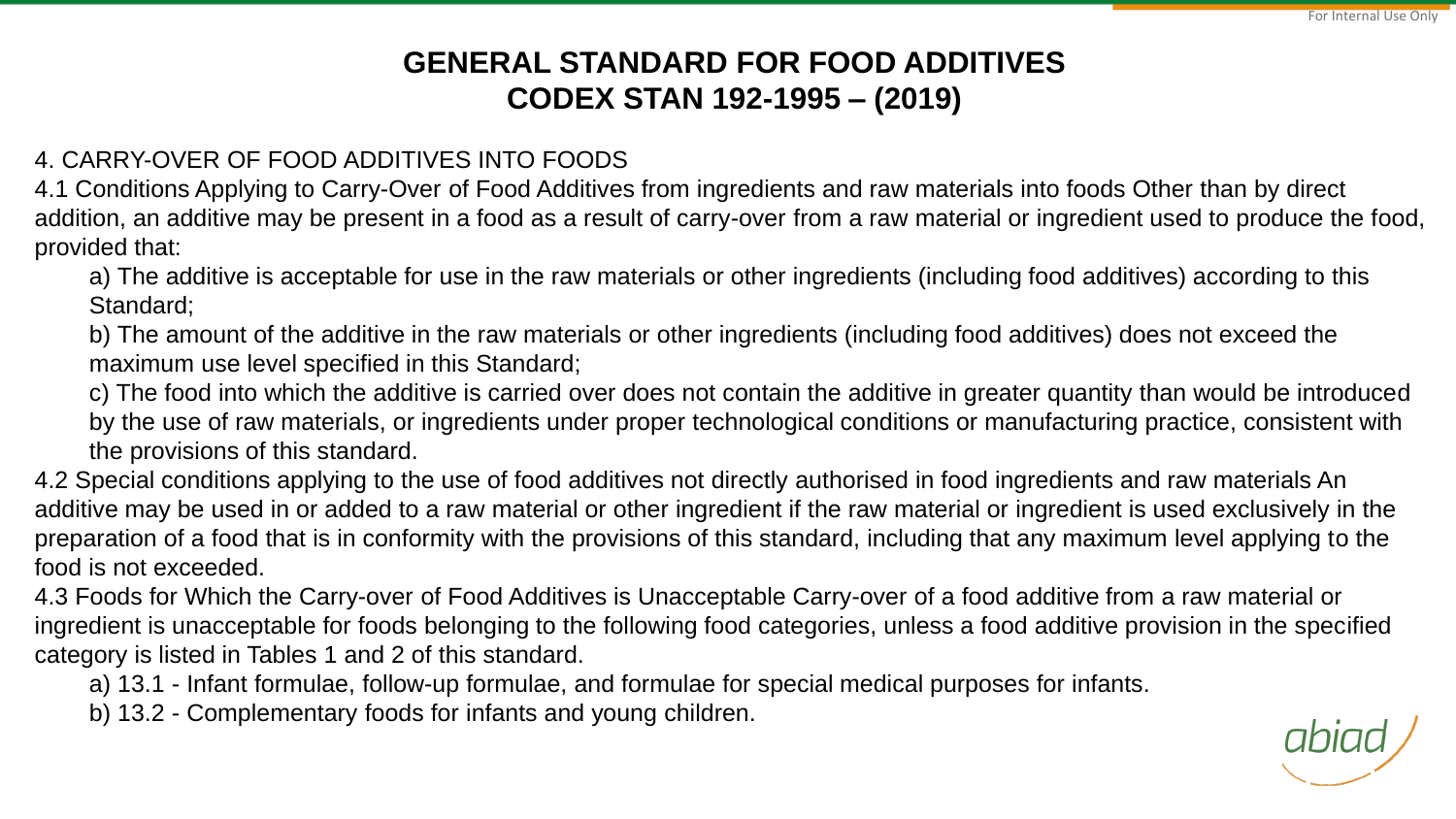### **Referências Internacionais Europa e Codex**

### Europa – possui critérios e lista de aditivos secundários

Regulation 1333/2008 provides, in Annex III, a list of additives permitted in food additives (Part 1 and 2), in food enzymes (Part 3), in food flavourings (Part 4) or in nutrients (Part 5, section A for food except infant food and section B for infant food). See article 18 for the rules on carryover principle ("direct" carryover and "reverse" carryover). See [latest consolidated version here: https://eur-lex.europa.eu/legal-content/EN/TXT/PDF/?uri=CELEX:02008R1333-](https://eur-lex.europa.eu/legal-content/EN/TXT/PDF/?uri=CELEX:02008R1333-20201223&from=EN) 20201223&from=EN

Codex – CCFA iniciou uma discussão sobre ingrediente secundário que está on hold devido a posição contraria ao tema de alguns países como EUA.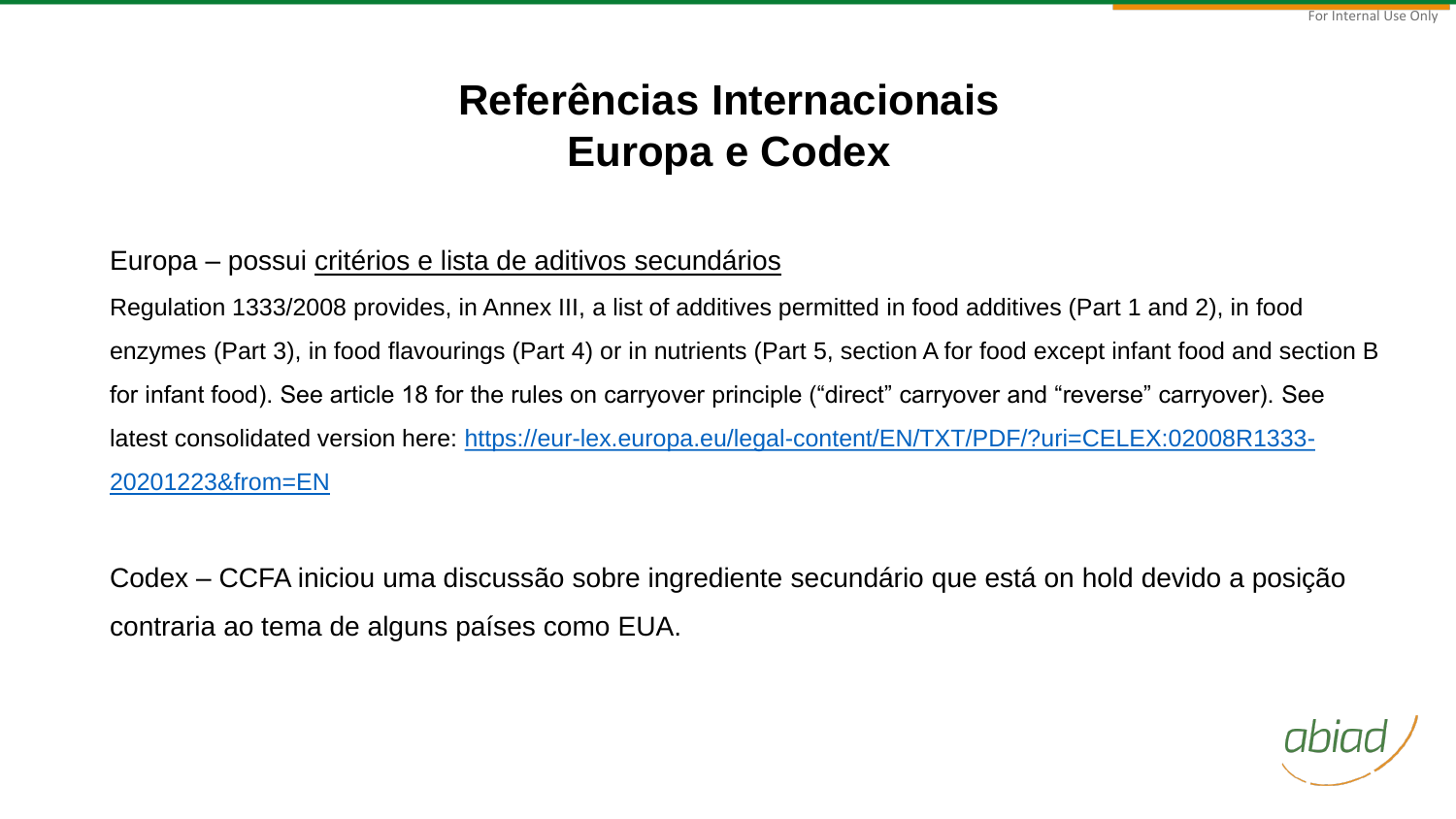### **RDC 239/2018 – Aditivos em Suplementos Alimentares**

Art. 3° Os aditivos alimentares podem estar presentes no suplemento alimentar como resultado da **transferência** por meio dos ingredientes usados na sua formulação, desde que os aditivos alimentares **estejam autorizados para uso nos ingredientes, nas respectivas funções e limites máximos.**

§ 1° O disposto no caput não se aplica aos suplementos alimentares indicados para lactentes e crianças de primeira infância.

§° 2° O aditivo alimentar que estiver permitido para o suplemento alimentar está permitido para os ingredientes que entram em sua formulação, desde que seja atendido o disposto no art. 2° desta Resolução.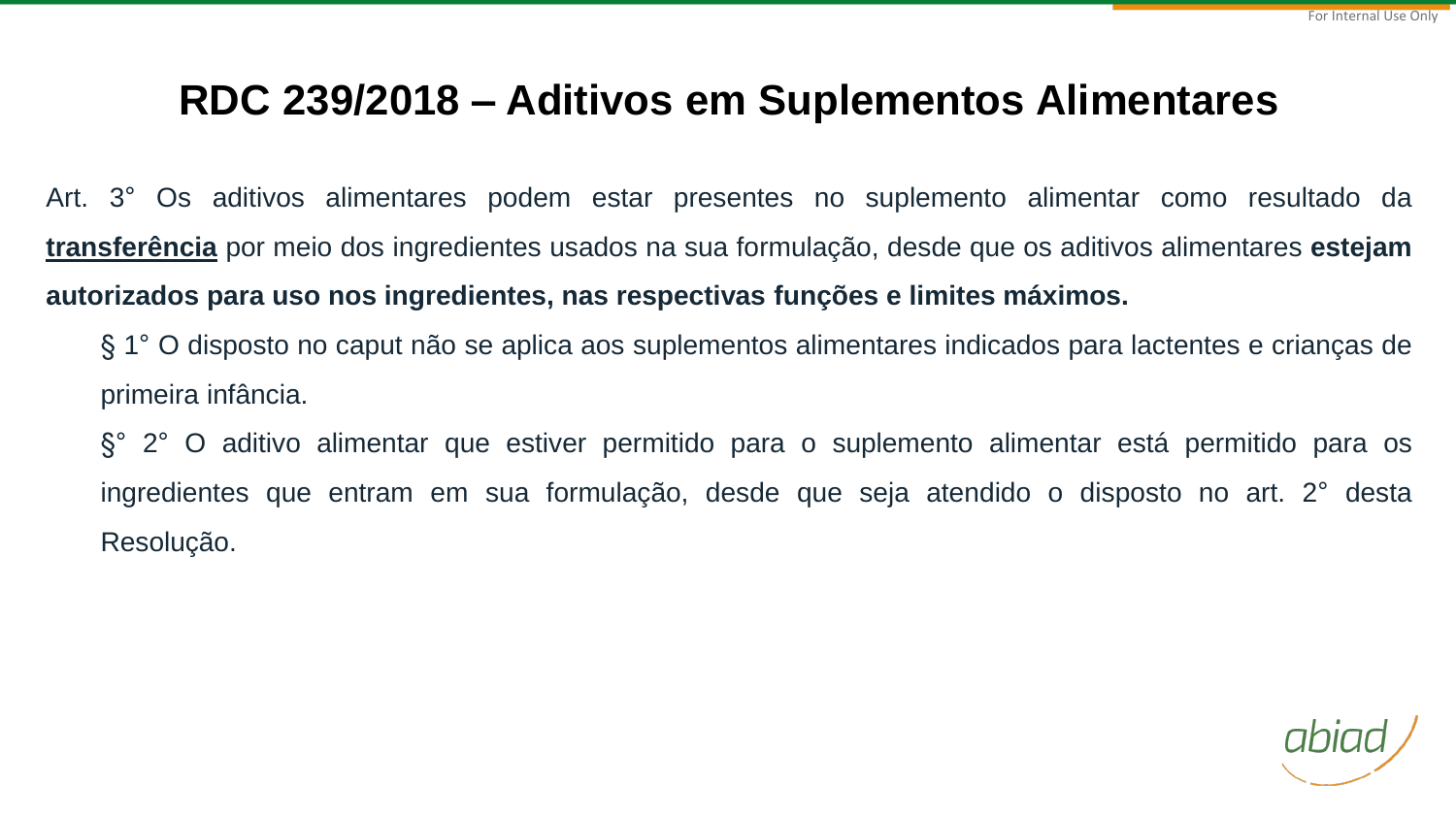## Ampliando os fatos

- 1) Atualmente não há uma regulamentação específica para alguns ingredientes/matérias-primas.
- O impacto regulatório deve ser medido, pois cada formulação de ingrediente é desenvolvida especificamente para estabilizar um ingrediente e especificamente estabiliza-lo em uma matriz alimentar particular.
- 3) Os ingredientes, como vitaminas e minerais, são utilizados há décadas nos alimentos.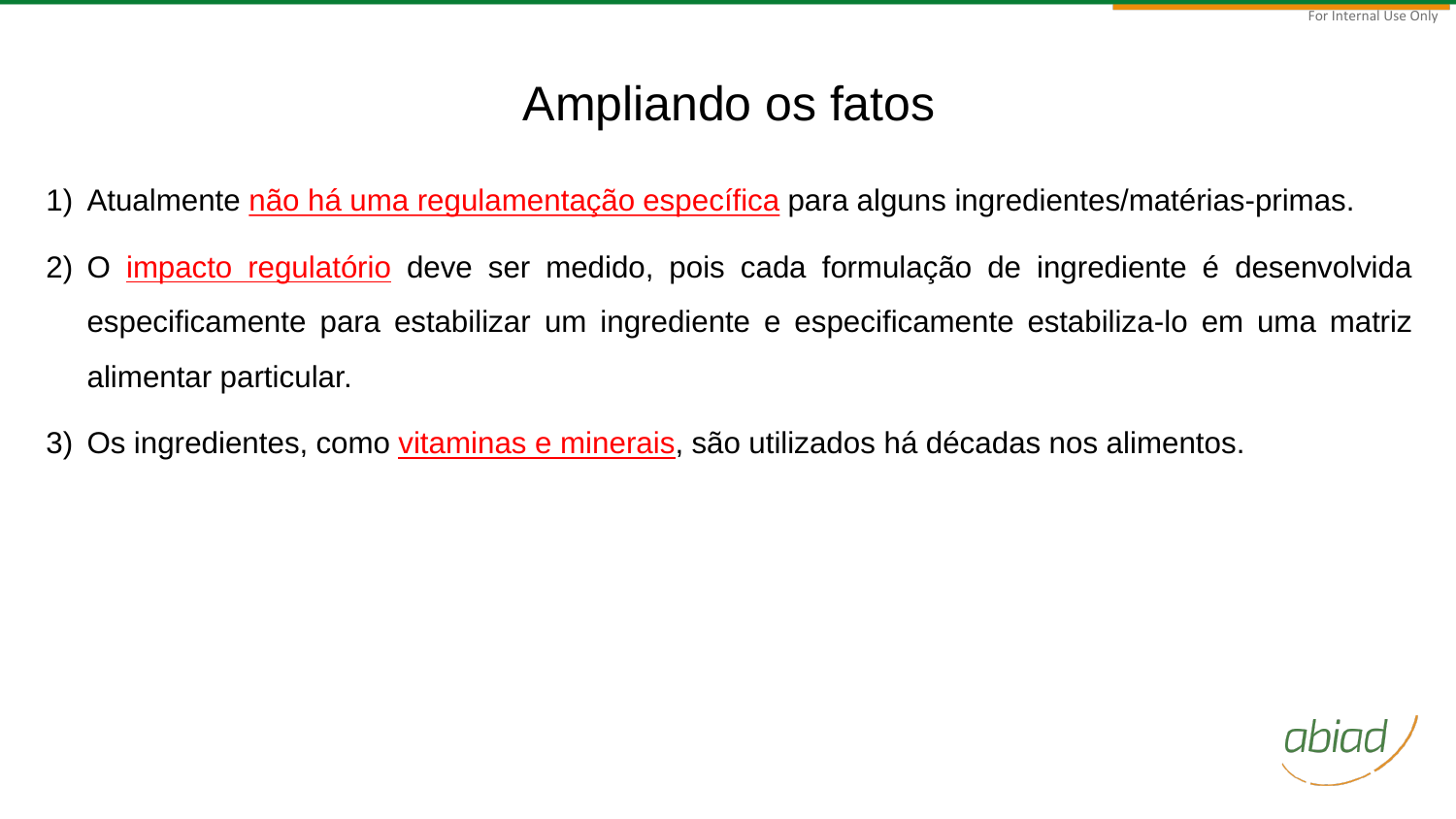## Propondo caminhos

- 1. Levantar os impactos reais para as empresas
- 2. Elaborar um documento à ANVISA
- 3. Trabalhar em RTIQ específico (mais de um?)
- 4. Outras sugestões?

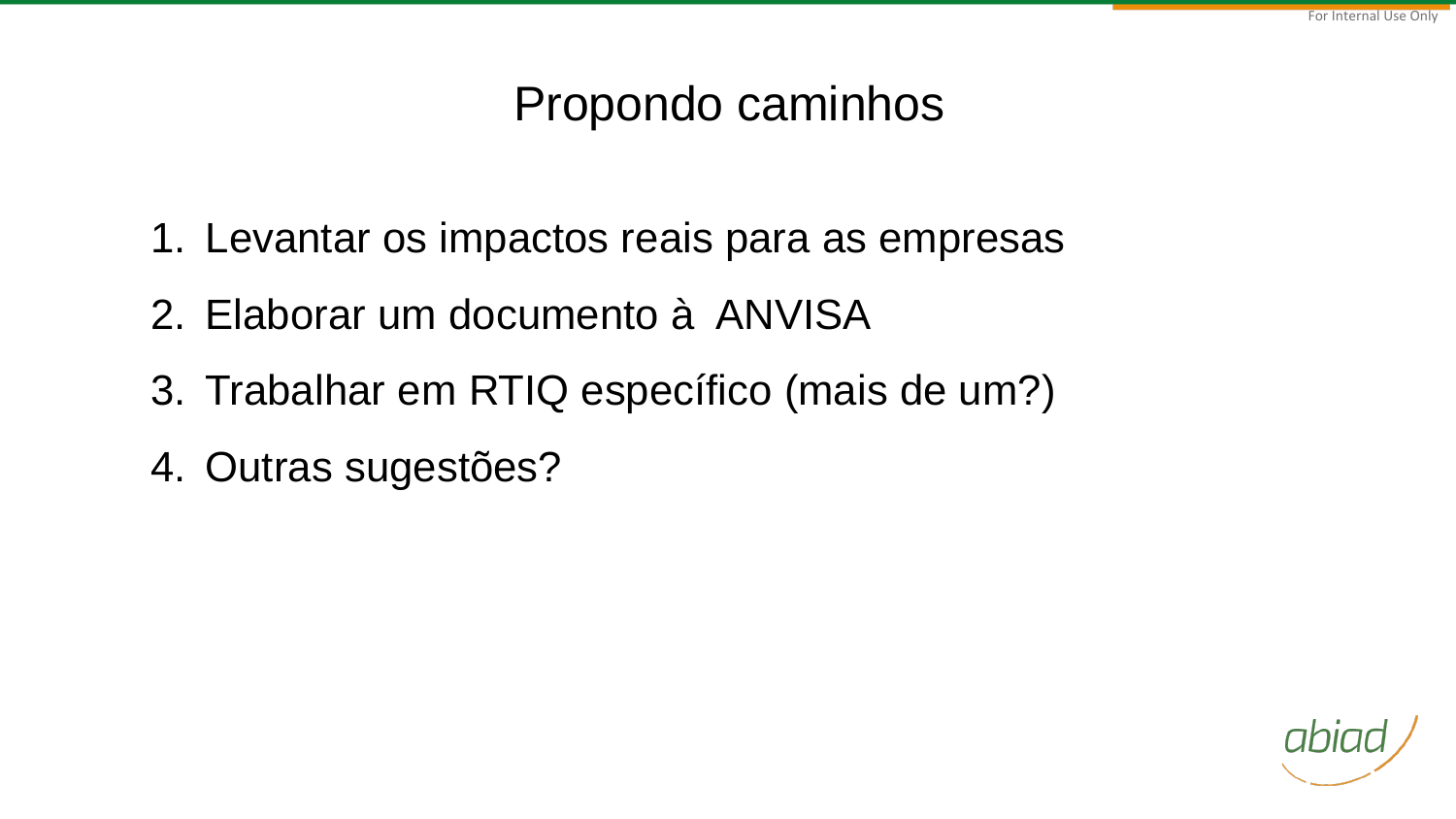# **Usando exemplos nacionais - ENZIMAS**

### **RESOLUÇÃO-RDC Nº 53, DE 07 DE OUTUBRO DE 2014**

Dispõe sobre a lista de enzimas, aditivos alimentares e veículos autorizados em preparações enzimáticas para uso na produção de alimentos em geral.

| <b>INS</b>                                                  | <b>NOME</b>              |
|-------------------------------------------------------------|--------------------------|
| <b>ANTIOXIDANTES</b>                                        |                          |
| Todos os autorizados como BPF - Boas Práticas de Fabricação |                          |
| 310                                                         | Galato de propila        |
| 320                                                         | Butilhidroxianisol, BHA  |
| 321                                                         | Butilhidroxitolueno, BHT |
| <b>ANTIUMECTANTES</b>                                       |                          |
| Todos os autorizados como BPF                               |                          |
| <b>CONSERVADORES</b>                                        |                          |
| Todos os autorizados como BPF                               |                          |
| 200                                                         | Ácido sórbico            |
|                                                             |                          |

ANEXO II - ADITIVOS ALIMENTARES COM SUAS RESPECTIVAS FUNÇÕES PERMITIDOS NA ELABORAÇÃO DE PREPARAÇÕES ENZIMÁTICAS

ANEXO III - VEÍCULOS PERMITIDOS NA ELABORAÇÃO DE PREPARAÇÕES ENZIMÁTICAS

Água Amido Amido modificado Arginina Carbonato de cálcio Caseinato de sódio Citrato de sódio Cloreto de cálcio Cloreto de potássio Cloreto de sódio Dextrinas Dextrose Etanol Extrato de levedura Farinha de cereais Farinha de leguminosas Fécula de mandioca Fibra vegetal Gelatina Glicerol Glucose Glutamato monoamônio Glúten Hidrolisado de Caseína